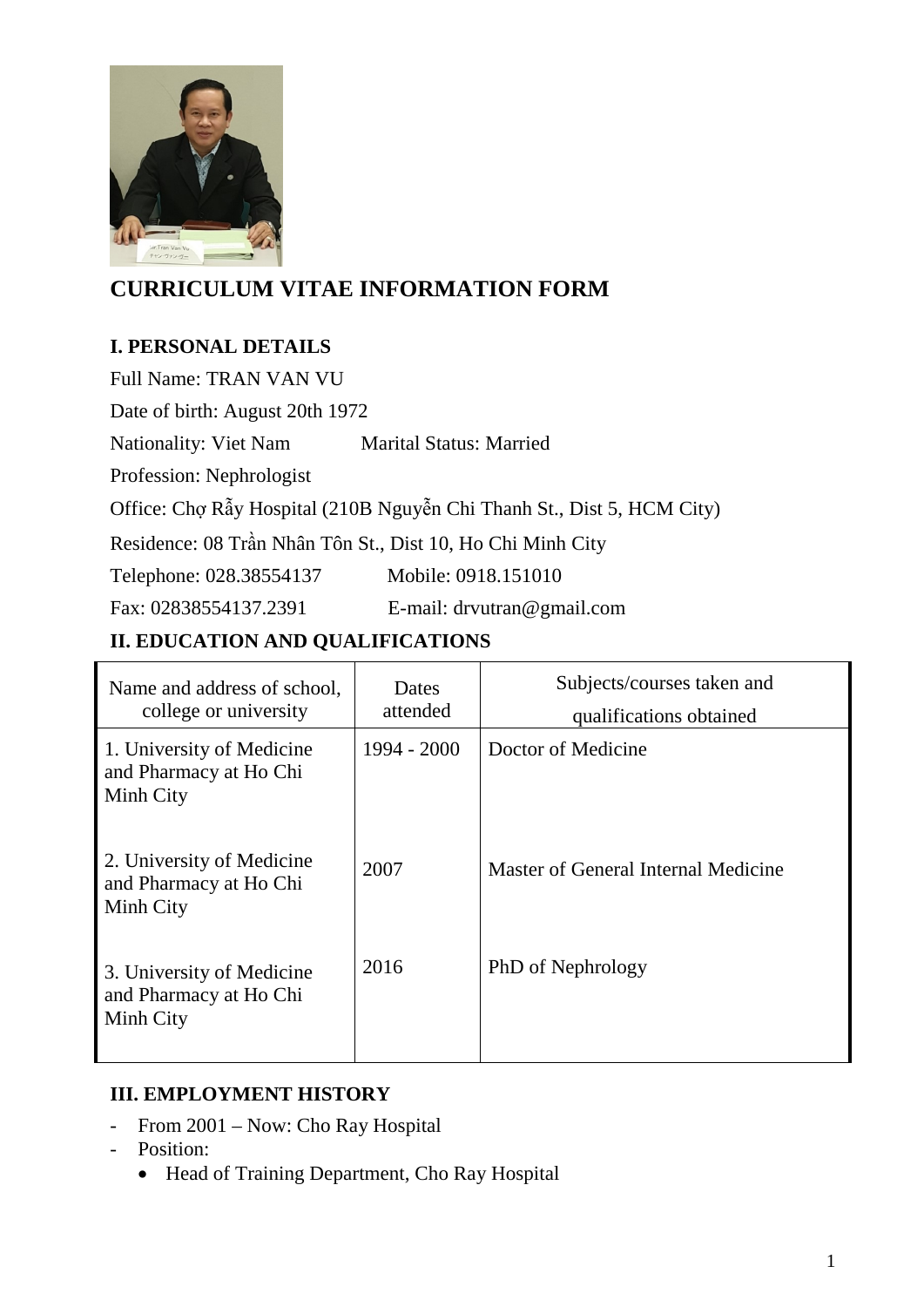• Vice Chief of Nephrology Department, Cho Ray Hospital.

# **IV. PUBLICATIONS**

| N <sub>0</sub> | <b>Scientific Research</b>    | Year | <b>Medical Journal</b>          |
|----------------|-------------------------------|------|---------------------------------|
| $\mathbf{1}$   | Clinical, biochemical and     |      | Medical Journal (University of  |
|                | immunological features in     | 2008 | Medicine and Pharmacy at Ho Chi |
|                | lupus nephritis               |      | Minh City)                      |
| 2              | Clinical and histological     |      | Medical Journal (University of  |
|                | related in lupus nephritis    | 2008 | Medicine and Pharmacy at Ho Chi |
|                |                               |      | Minh City)                      |
| $\overline{3}$ | <b>Evaluation of serum</b>    |      | Medical Journal (University of  |
|                | calcium, phosphorus and pth   | 2010 | Medicine and Pharmacy at Ho Chi |
|                | concentration in continuous   |      | Minh City)                      |
|                | ambulatory peritoneal         |      |                                 |
|                | dialysis patient              |      |                                 |
| $\overline{4}$ | Nutritional status assessment |      | Medical Journal (University of  |
|                | of pre-dialysis end-stage     | 2011 | Medicine and Pharmacy at Ho Chi |
|                | renal disease patients        |      | Minh City)                      |
| 5              | The role of body mass index   |      | Medical Journal (University of  |
|                | and subjective global         | 2012 | Medicine and Pharmacy at Ho Chi |
|                | assessment scores as the      |      | Minh City)                      |
|                | nutritional indicators in     |      |                                 |
|                | diabetic and non-diabetic     |      |                                 |
|                | kidney disease patients       |      |                                 |
| 6              | The role of serum transferrin |      | Medical Journal (University of  |
|                | level as the nutritional      | 2013 | Medicine and Pharmacy at Ho Chi |
|                | indicator in non-dialysis     |      | Minh City)                      |
|                | chronic renal disease         |      |                                 |
|                | patients                      |      |                                 |
| 7              | Cut - off points of serum     |      | Medical Journal (University of  |
|                | prealbumin as nutritional     | 2015 | Medicine and Pharmacy at Ho Chi |
|                | marker in non - dialysis      |      | Minh City)                      |
|                | chronic kidney disease        |      |                                 |
|                | patients                      |      |                                 |
| 8              |                               |      | Medical Journal (University of  |
|                | Clinical application of       | 2016 | Medicine and Pharmacy at Ho Chi |
|                | subjective global assessment  |      | Minh City)                      |
|                | (sga) in nutritional          |      |                                 |
|                | assessment of non - dialysis  |      |                                 |